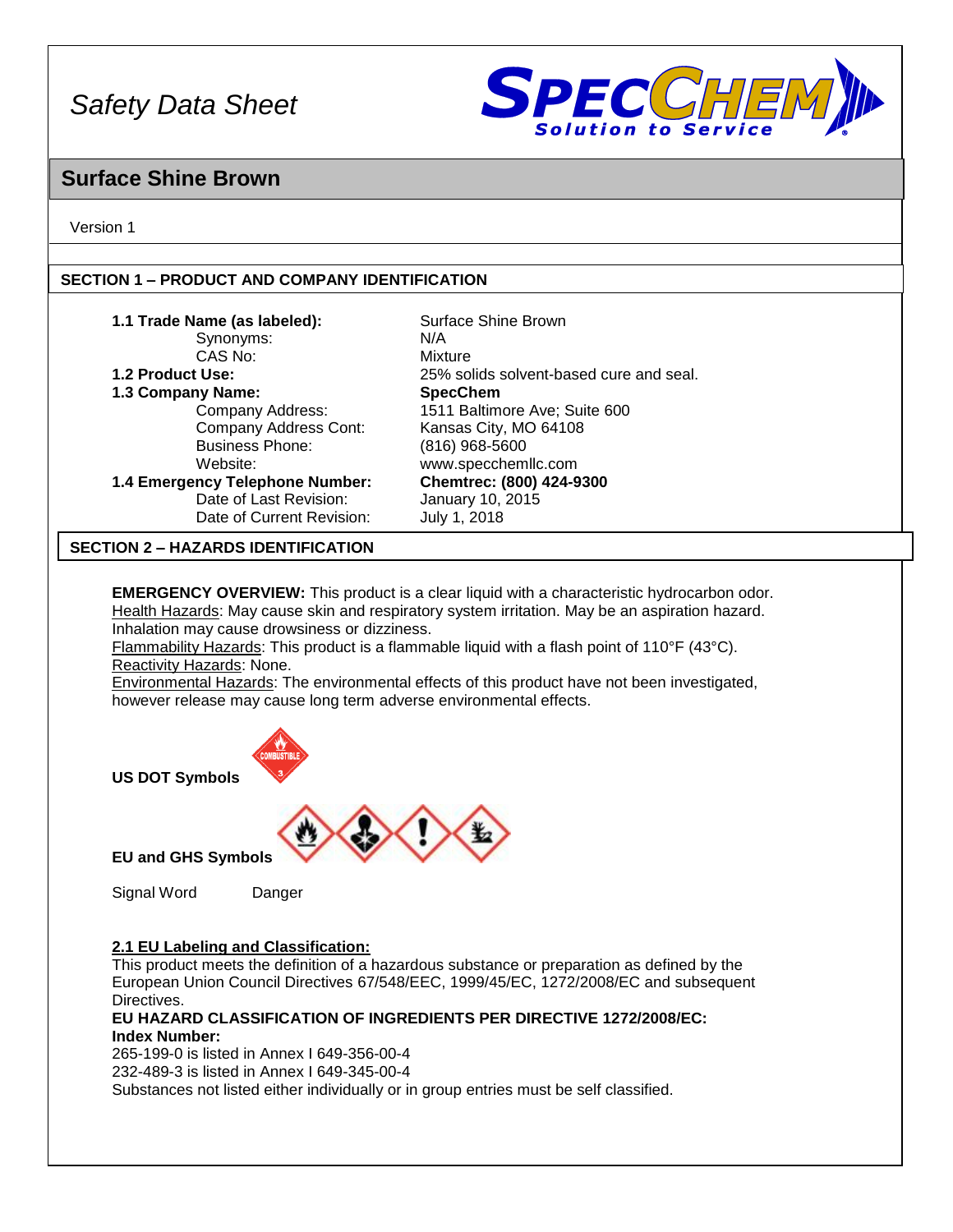

# **Surface Shine Brown**

| <b>Components Contributing to Classification:</b> | Aromatic Hydrocarbon, Stoddard Solvent                   |
|---------------------------------------------------|----------------------------------------------------------|
| 2.2 Label Elements:                               |                                                          |
| <b>GHS Hazard Classifications:</b>                | Flammable Liquid Category 3                              |
|                                                   | <b>Skin Irritation Category 2</b>                        |
|                                                   | Germ Cell Mutagenicity Category 1B                       |
|                                                   | Carcinogenicity Category 1B                              |
|                                                   | STOT - SE Category 3 (Respiratory System,                |
|                                                   | Central Nervous System)                                  |
|                                                   | <b>Aspiration Hazard Category 1</b>                      |
|                                                   | <b>Chronic Aquatic Toxicity Category 2</b>               |
| <b>Hazard Statements:</b>                         | H226 Flammable liquid and vapour                         |
|                                                   | H315 Causes skin irritation                              |
|                                                   | H340 May cause genetic defects                           |
|                                                   | H350 May cause cancer                                    |
|                                                   | H335 May cause respiratory irritation                    |
|                                                   | H336 May cause drowsiness or dizziness                   |
|                                                   | H304 May be fatal if swallowed and enters airways        |
|                                                   | H411 Toxic to aquatic life with long lasting effects     |
| <b>Precautionary Statements:</b>                  | P210 Keep away from heat/sparks/open                     |
|                                                   | flames/hot surfaces. No smoking.                         |
|                                                   | P233 Keep container tightly closed.                      |
|                                                   | P240 Ground/Bond container and receiving                 |
|                                                   | equipment.                                               |
|                                                   | P241 Use explosion-proof electrical/ventilating/lighting |
|                                                   | equipment.                                               |
|                                                   | P242 Use only non-sparking tools.                        |
|                                                   | P243 Take precautionary measures against static          |
|                                                   | discharge.                                               |
|                                                   | P280 Wear protective gloves/eye protection/face          |
|                                                   | protection.                                              |
|                                                   | P264 Wash thoroughly after handling.                     |
|                                                   | P201 Obtain special instructions before use.             |
|                                                   | P202 Do not handle until all safety precautions have     |
|                                                   | been read and understood.                                |
|                                                   | P261 Avoid breathing dust/fume/gas/mist/                 |
|                                                   | vapours/spray.                                           |
|                                                   | P271 Use only outdoors or in a well-ventilated area.     |
|                                                   | P273 Avoid release to the environment.                   |
| <b>Response Statements:</b>                       | P303+P361+P353 IF ON SKIN (or hair): Take off            |
|                                                   | immediately all contaminated clothing. Rinse skin with   |
|                                                   | water/shower.                                            |
|                                                   | P370+P378 In case of fire: Use dry sand, dry chemical    |
|                                                   | or alcohol-resistant foam for extinction.                |
|                                                   | P302+P352 IF ON SKIN: Wash with plenty of water.         |
|                                                   | P321 Specific treatment (see supplemental first aid      |
|                                                   | instructions on this label).                             |
|                                                   | P332+P313 If skin irritation occurs: Get medical         |
|                                                   | advice/attention                                         |
|                                                   | P364 Wash clothing before reuse.                         |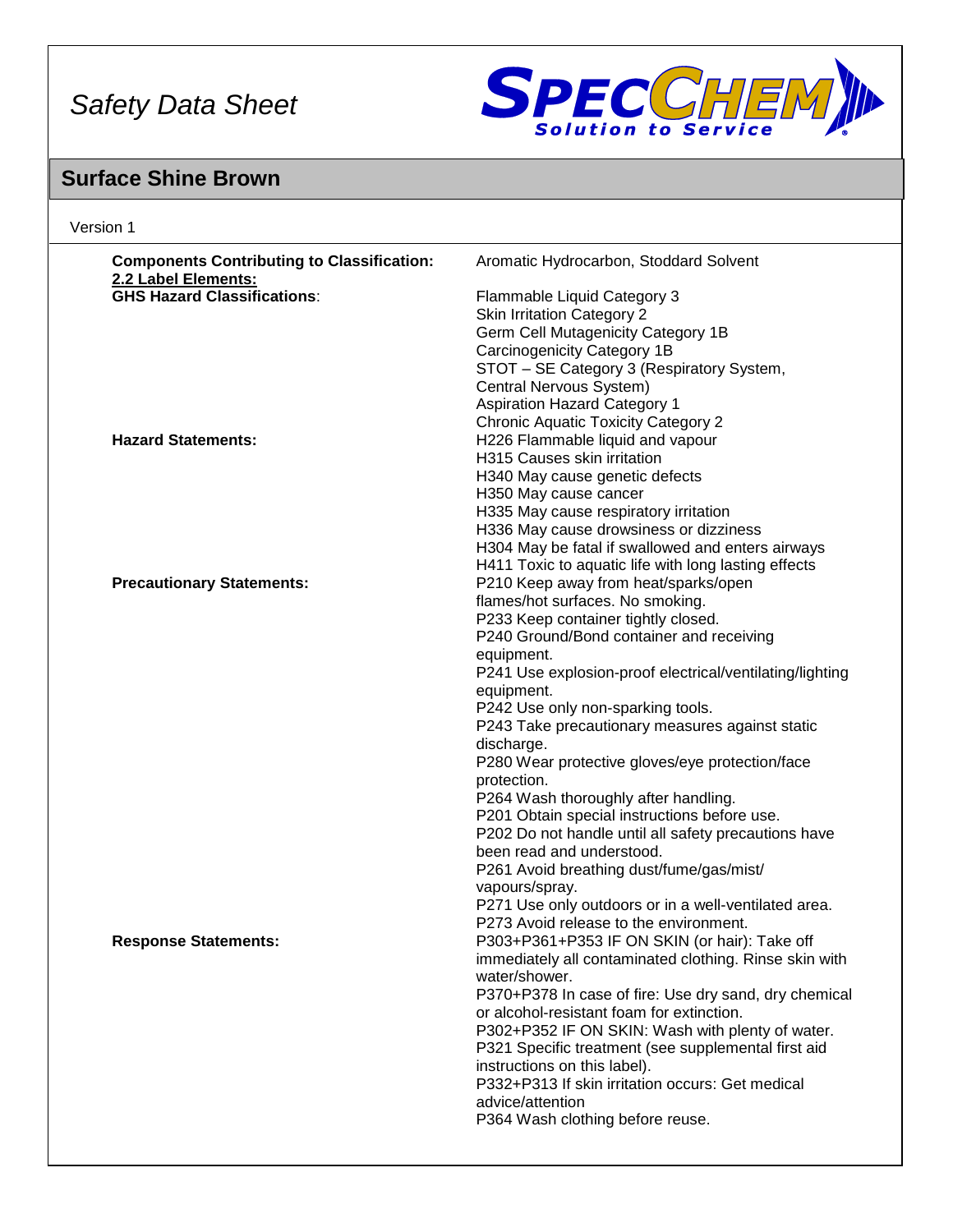

# **Surface Shine Brown**

| Version 1                                                                                                                                                                                                                                                                                                                                                                                                                                                                                                                                                                                                                                                                                                                                                                               |          |                |                                                                                                                                  |                                                                                                                                                                                                                     |
|-----------------------------------------------------------------------------------------------------------------------------------------------------------------------------------------------------------------------------------------------------------------------------------------------------------------------------------------------------------------------------------------------------------------------------------------------------------------------------------------------------------------------------------------------------------------------------------------------------------------------------------------------------------------------------------------------------------------------------------------------------------------------------------------|----------|----------------|----------------------------------------------------------------------------------------------------------------------------------|---------------------------------------------------------------------------------------------------------------------------------------------------------------------------------------------------------------------|
|                                                                                                                                                                                                                                                                                                                                                                                                                                                                                                                                                                                                                                                                                                                                                                                         |          |                | advice/attention.<br>keep comfortable for breathing.<br>Center/doctor.<br>P331 Do NOT induce vomiting.<br>P391 Collect spillage. | P308+P313 IF exposed or concerned: Get medical<br>P304+P340 IF INHALED: Remove person to fresh air and<br>P312 Call a POISON Center/doctor if you feel unwell.<br>P301+P310 IF SWALLOWED: Immediately call a POISON |
| <b>Storage Statements:</b>                                                                                                                                                                                                                                                                                                                                                                                                                                                                                                                                                                                                                                                                                                                                                              |          |                | P405 Store locked up.                                                                                                            | P403+P235 Store in a well-ventilated place. Keep cool.<br>P233 Keep container tightly closed.                                                                                                                       |
| <b>Disposal Statements:</b>                                                                                                                                                                                                                                                                                                                                                                                                                                                                                                                                                                                                                                                                                                                                                             |          |                | P501 Dispose of contents/container in accordance with<br>local/regional/national/international regulations.                      |                                                                                                                                                                                                                     |
| 2.3 Health Hazards or Risks From Exposure:<br><b>Symptoms of Overexposure by Route of Exposure:</b><br>The most significant routes of overexposure for this product are by contact with skin or eyes. The<br>symptoms of overexposure are described in the following paragraphs.<br>Acute:<br>Inhalation: May cause respiratory tract irritation. May cause headaches, drowsiness, or dizziness.<br>Skin Contact: May cause moderate irritation to skin. Repeated exposure may cause skin dryness or<br>cracking.<br>Eye Contact: Direct contact to the eyes may be irritating.<br>Ingestion: May cause lung damage if aspirated.<br>Chronic: Repeated exposure may cause skin dryness or cracking.<br><b>Target Organs:</b><br>Acute: Skin, Respiratory System, Lungs<br>Chronic: Skin |          |                |                                                                                                                                  |                                                                                                                                                                                                                     |
| <b>SECTION 3 - COMPOSITION / INFORMATION ON INGREDIENTS</b>                                                                                                                                                                                                                                                                                                                                                                                                                                                                                                                                                                                                                                                                                                                             |          |                |                                                                                                                                  |                                                                                                                                                                                                                     |
| <b>Hazardous Ingredients</b>                                                                                                                                                                                                                                                                                                                                                                                                                                                                                                                                                                                                                                                                                                                                                            | WT%      | <b>CAS No.</b> | <b>EINECS No.</b>                                                                                                                | <b>Hazard Classification</b>                                                                                                                                                                                        |
| Aromatic Hydrocarbon                                                                                                                                                                                                                                                                                                                                                                                                                                                                                                                                                                                                                                                                                                                                                                    | $< 80\%$ | 64742-95-6     | 265-199-0                                                                                                                        | Flam. Liq. 3; Skin Irrit. 2; Carc. 1B, Muta. 1B; STOT<br>SE 3; ASP. Tox. 1, Aquatic Chronic 2                                                                                                                       |
| <b>Stoddard Solvent</b>                                                                                                                                                                                                                                                                                                                                                                                                                                                                                                                                                                                                                                                                                                                                                                 | < 35%    | 8052-41-3      | 232-489-3                                                                                                                        | Carc. 1B, Muta. 1B, STOT RE 1, ASP. Tox. 1                                                                                                                                                                          |

Balance of other ingredients are non-hazardous or less than 1% in concentration (or 0.1% for carcinogens, reproductive toxins, or respiratory sensitizers).

**Note:** All WHMIS required information is included in appropriate sections based on the ANSI Z400.1-2010 format. This product has been classified in accordance with the hazard criteria of the CPR and the MSDS contains all the information required by the CPR, EU Directives and the Japanese Industrial Standard JIS Z 7250:2000

# **SECTION 4 – FIRST AID MEASURES**

**4.1 Description of First Aid Measures:**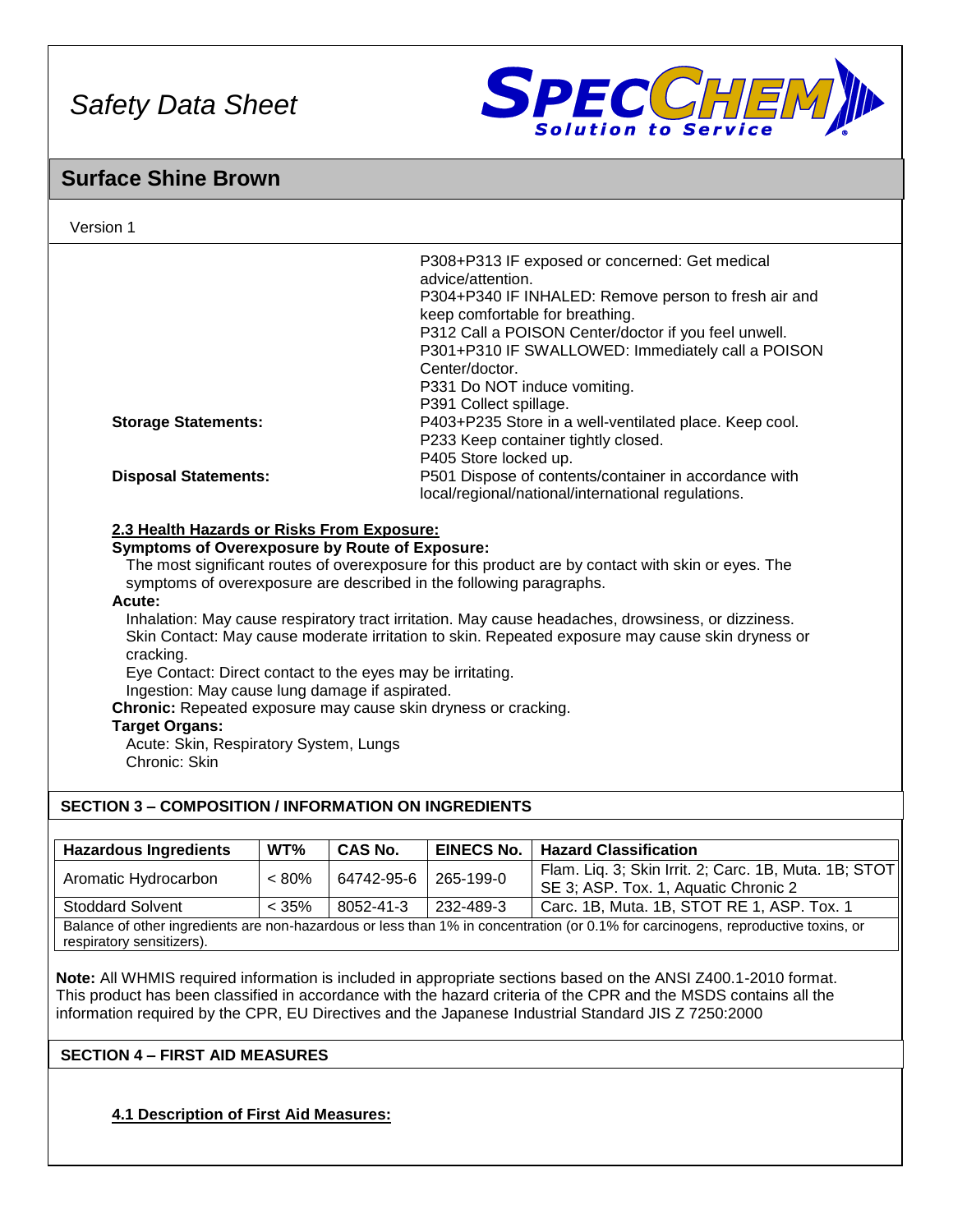

# **Surface Shine Brown**

| Version 1                                          |                                                                                                                            |                                                                                             |  |
|----------------------------------------------------|----------------------------------------------------------------------------------------------------------------------------|---------------------------------------------------------------------------------------------|--|
|                                                    |                                                                                                                            |                                                                                             |  |
| <b>Eye Contact:</b>                                |                                                                                                                            | If product enters the eyes, flush with plenty of water or eye wash                          |  |
|                                                    | solution for several minutes. Remove contacts if present and easy to do.<br>Seek medical attention if irritation persists. |                                                                                             |  |
| <b>Skin Contact:</b>                               | Wash skin thoroughly with soap and water after handling. Seek medical                                                      |                                                                                             |  |
|                                                    |                                                                                                                            | attention if irritation develops and persists.                                              |  |
| Inhalation:                                        | If breathing becomes difficult, remove victim to fresh air. If necessary,                                                  |                                                                                             |  |
|                                                    | use artificial respiration to support vital functions. Seek medical<br>attention.                                          |                                                                                             |  |
|                                                    |                                                                                                                            |                                                                                             |  |
| Ingestion:                                         |                                                                                                                            | If product is swallowed, call physician or poison center immediately. If                    |  |
|                                                    |                                                                                                                            | professional advice is not available, do not induce vomiting. Never                         |  |
|                                                    |                                                                                                                            | induce vomiting or give dilutents (milk or water) to someone who is                         |  |
|                                                    |                                                                                                                            | unconscious, having convulsions, or who cannot swallow. Seek medical                        |  |
|                                                    | professional.                                                                                                              | advice. Take a copy of the label and/or SDS with the victim to the health                   |  |
| <b>Medical Conditions</b>                          |                                                                                                                            |                                                                                             |  |
| <b>Generally Aggravated</b>                        |                                                                                                                            |                                                                                             |  |
| <b>By Exposure:</b>                                |                                                                                                                            | Pre-existing skin, respiratory system or eye problems may be                                |  |
|                                                    | aggravated by prolonged contact.                                                                                           |                                                                                             |  |
|                                                    |                                                                                                                            | 4.2 Symptoms and Effects Both Acute and Delayed: Exposure to skin, eyes, and respiratory    |  |
|                                                    |                                                                                                                            | system may cause irritation. May cause headaches, drowsiness, or                            |  |
|                                                    | dizziness. Aspiration hazard.                                                                                              |                                                                                             |  |
|                                                    |                                                                                                                            |                                                                                             |  |
|                                                    |                                                                                                                            | 4.3 Recommendations to Physicians: Treat symptoms and eliminate overexposure.               |  |
|                                                    |                                                                                                                            |                                                                                             |  |
| <b>SECTION 5 - FIRE FIGHTING MEASURES</b>          |                                                                                                                            |                                                                                             |  |
|                                                    |                                                                                                                            |                                                                                             |  |
| 5.1 Fire Extinguishing Materials:                  |                                                                                                                            |                                                                                             |  |
|                                                    |                                                                                                                            |                                                                                             |  |
| Use the following fire extinguishing materials:    |                                                                                                                            | Water Spray: No<br>Foam: Yes                                                                |  |
|                                                    |                                                                                                                            | Halon: Yes                                                                                  |  |
|                                                    |                                                                                                                            | <b>Carbon Dioxide: Yes</b>                                                                  |  |
|                                                    |                                                                                                                            | Dry Chemical: Yes                                                                           |  |
|                                                    |                                                                                                                            | Other: Any "C" Class                                                                        |  |
| 5.2 Unusual Fire and Explosion Hazards:            |                                                                                                                            |                                                                                             |  |
|                                                    |                                                                                                                            | Irritating and toxic fumes may be produced at high temperatures. Use of water may result if |  |
|                                                    |                                                                                                                            | the formation of a toxic aqueous solution. Do not allow run-off from fire fighting to enter |  |
| drains or water courses.                           |                                                                                                                            |                                                                                             |  |
|                                                    |                                                                                                                            |                                                                                             |  |
| <b>Explosive Sensitivity to Mechanical Impact:</b> |                                                                                                                            | No.                                                                                         |  |
| <b>Explosive Sensitivity to Static Discharge:</b>  |                                                                                                                            | No.                                                                                         |  |
| 5.3 Special Fire-Fighting Procedures:              |                                                                                                                            |                                                                                             |  |
|                                                    | Incipient fire responders should wear eye protection.                                                                      |                                                                                             |  |
| $\bullet$                                          |                                                                                                                            | Structural firefighters must wear Self-Contained Breathing Apparatus (SCBA) and full        |  |
| protective equipment.                              |                                                                                                                            |                                                                                             |  |
| $\bullet$                                          | Isolate materials not yet involved in the fire and protect personnel.                                                      |                                                                                             |  |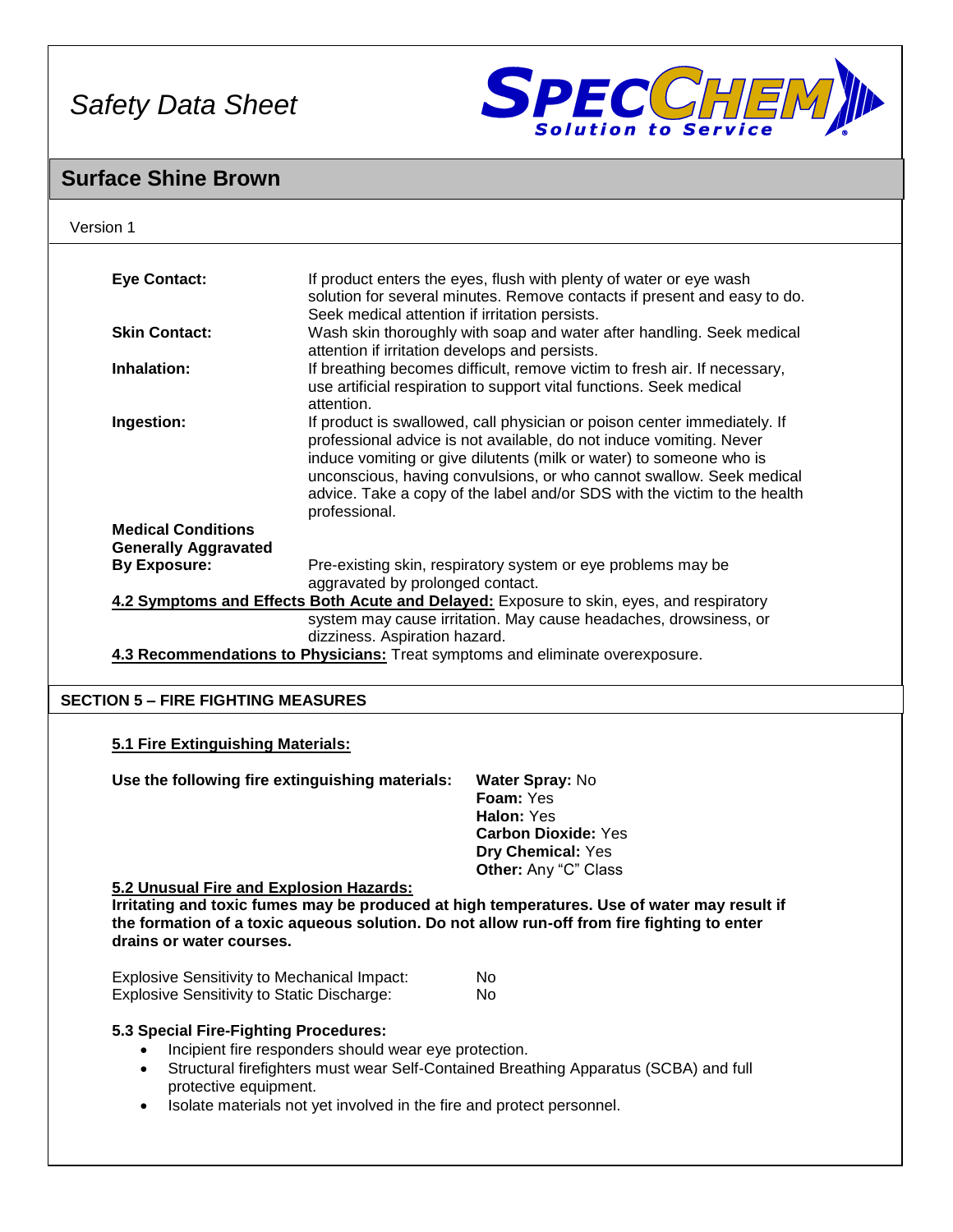

# **Surface Shine Brown**

## Version 1

- Move containers from fire area if this can be done without risk; otherwise, cool with carefully applied water spray.
- If possible, prevent run-off water from entering storm drains, bodies of water, or other environmentally sensitive areas.



# **SECTION 6 – ACCIDENTAL RELEASE MEASURES (STEPS FOR SPILLS)**

# **6.1 Personal Precautions, Protective Equipment and Emergency Procedures:**

Use cautious judgment when cleaning up spill. Wear suitable protective clothing, gloves, and eye/face protection.

### **6.2 Environmental Precautions:**

Construct a dike to prevent spreading. Keep out of sewers, storm drains, surface waters, and soils.

### **6.3 Spill and Leak Response:**

### **Small Spills:**

- Collect material via broom or mop. Place in tightly sealed containers for proper disposal.
- Approach spill areas with caution.
- If liquid was introduced, create a dike or trench to contain material.
- Soak up with absorbent material such as clay, sand or other suitable non-reactive material. **Large Spills:**
- - Place in leak-proof containers. Seal tightly for proper disposal.
	- Dispose of in accordance with U.S. Federal, State, and local hazardous waste disposal regulations and those of Canada and its Provinces, those of Australia, Japan and EU Member States (see Section 13, Disposal Considerations).

# **SECTION 7 - HANDLING AND STORAGE**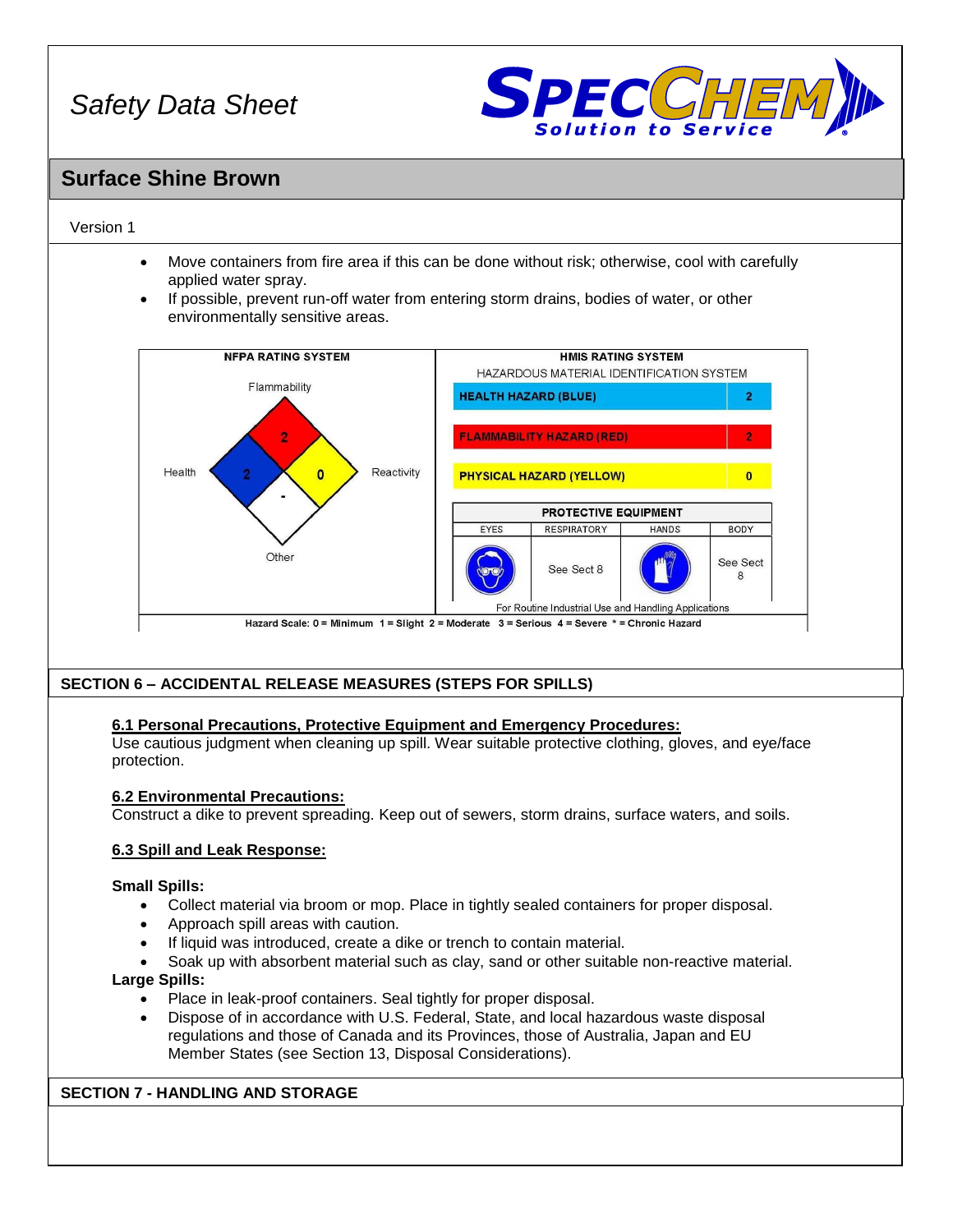

# **Surface Shine Brown**

## Version 1

# **7.1 Precautions for Safe Handling:**

To prevent eye contact under the foreseeable conditions of use, wear appropriate safety eyewear. When handling, do not eat, drink, or smoke. Wash thoroughly after handling. Do not handle or store near heat, sparks, or flame.

# **7.2 Storage and Handling Practices:**

Keep away from incompatible materials. Keep container closed when not in use and store in well ventilated area.

### **7.3 Specific Uses:**

25% solids solvent-based cure & seal.

# **SECTION 8 – EXPOSURE CONTROLS / PERSONAL PROTECTION**

### **8.1 Exposure Parameters:**

| Ingredients             | <b>CAS No.</b> | <b>OSHA PEL</b>           | <b>NIOSH PEL</b>        |
|-------------------------|----------------|---------------------------|-------------------------|
| Aromatic Hydrocarbon    | 64742-95-6     | $2000$ mg/mg <sup>3</sup> | 350 mg/m $\frac{3}{3}$  |
| <b>Stoddard Solvent</b> | 8052-41-3      | 500 ppm                   | $350$ mg/m <sup>3</sup> |

# **8.2 Exposure Controls:**

**Ventilation and Engineering Controls:** Use with adequate ventilation to ensure

exposure levels are maintained below the limits provided above.

*The following information on appropriate Personal Protective Equipment is provided to assist employers in complying with OSHA regulations found in 29 CFR Subpart I (beginning at 1910.132), or standards of EU member states (including EN 149 for respiratory PPE, and EN 166 for face/eye protection), and those of Japan. Please reference applicable regulations and standards for relevant details.*

| <b>Respiratory Protection:</b> | Not required for properly ventilated areas.<br>Maintain airborne contaminant concentrations<br>below guidelines listed above, if applicable. If<br>necessary, use only respiratory protection<br>authorized in the U.S. Federal OSHA<br><b>Respiratory Protection Standard (29 CFR)</b><br>1910.134), equivalent U.S. State standards,<br>Canadian CSA Standard Z94.4-93, the<br>European Standard EN149, or EU member |
|--------------------------------|------------------------------------------------------------------------------------------------------------------------------------------------------------------------------------------------------------------------------------------------------------------------------------------------------------------------------------------------------------------------------------------------------------------------|
| <b>Eve Protection:</b>         | states.<br>Safety glasses or goggles are required.<br>If necessary, refer to U.S. OSHA 29 CFR<br>1910.133, Canadian Standards, and the<br>European Standard EN166, Australian                                                                                                                                                                                                                                          |
| <b>Hand Protection:</b>        | Standards, or relevant Japanese Standards.<br>Chemical resistant gloves are required to<br>prevent skin contact.                                                                                                                                                                                                                                                                                                       |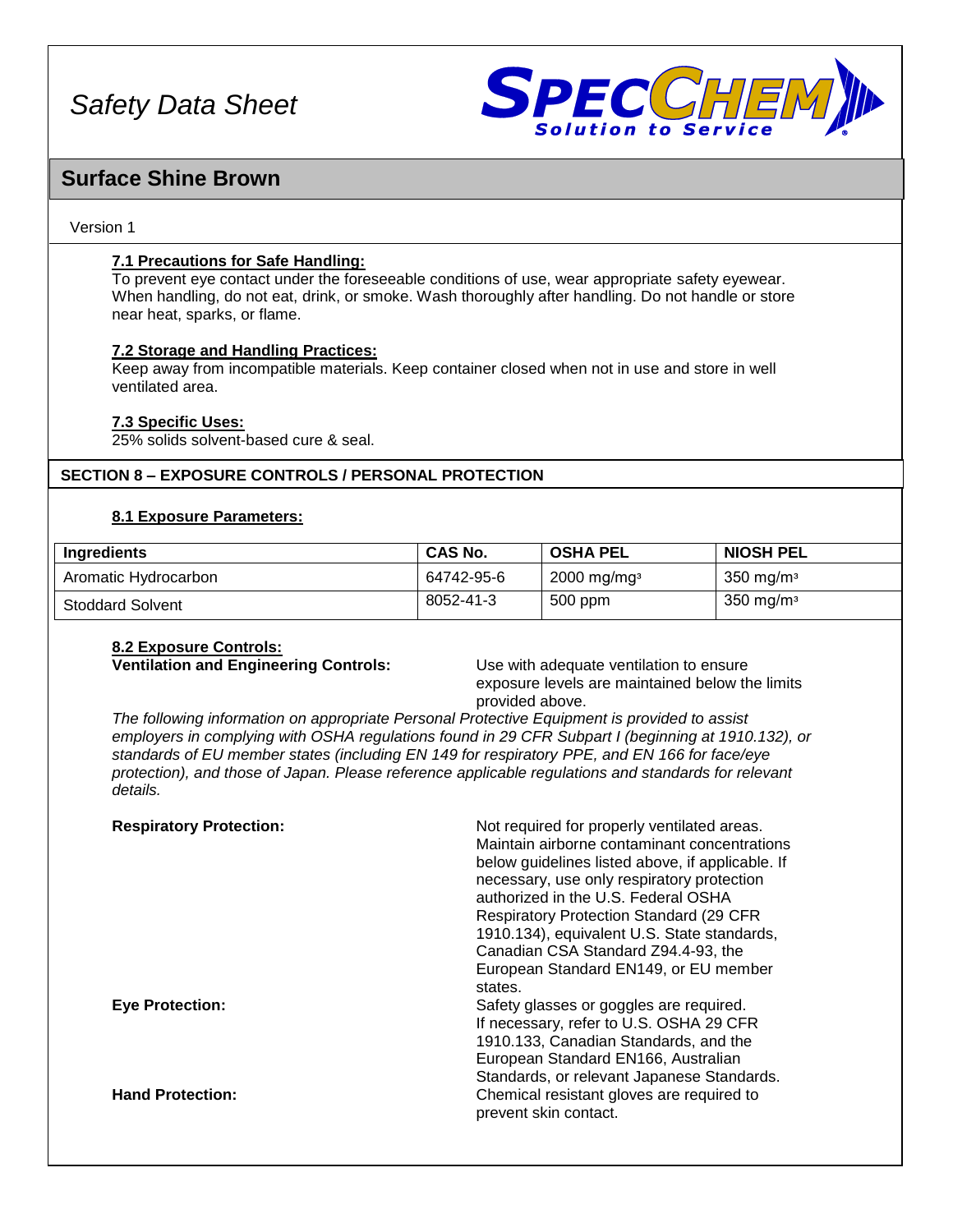

# **Surface Shine Brown**

| Version 1                                                                                                                                                                                                                                                                                                                                                                                                                                                                                                                                                                                                                                                                                                                                                                                                                                                                                                                |                                                                                                                                                                                                                                                                                                                                                                                                                                                                                                                                                                                                                                                                                                  |
|--------------------------------------------------------------------------------------------------------------------------------------------------------------------------------------------------------------------------------------------------------------------------------------------------------------------------------------------------------------------------------------------------------------------------------------------------------------------------------------------------------------------------------------------------------------------------------------------------------------------------------------------------------------------------------------------------------------------------------------------------------------------------------------------------------------------------------------------------------------------------------------------------------------------------|--------------------------------------------------------------------------------------------------------------------------------------------------------------------------------------------------------------------------------------------------------------------------------------------------------------------------------------------------------------------------------------------------------------------------------------------------------------------------------------------------------------------------------------------------------------------------------------------------------------------------------------------------------------------------------------------------|
| <b>Body Protection:</b>                                                                                                                                                                                                                                                                                                                                                                                                                                                                                                                                                                                                                                                                                                                                                                                                                                                                                                  | If necessary, refer to U.S. OSHA 29 CFR<br>1910.138, the European Standard DIN EN 374,<br>the appropriate Standards of Canada, Australian<br>Standards, or relevant Japanese Standards.<br>Use body protect appropriate to task being<br>performed.<br>If necessary, refer to appropriate Standards of<br>Canada, or appropriate standards of the EU,<br>Australian Standards, or relevant Japanese<br>Standards. If a hazard of injury to the feet exists<br>due to falling objects, rolling objects, where<br>objects may pierce the soles of the feet or where<br>employee's feet may be exposed to electrical<br>hazards, use foot protection, as described in<br>U.S. OSHA 29 CFR 1910.136. |
| <b>SECTION 9 - PHYSICAL AND CHEMICAL PROPERTIES</b>                                                                                                                                                                                                                                                                                                                                                                                                                                                                                                                                                                                                                                                                                                                                                                                                                                                                      |                                                                                                                                                                                                                                                                                                                                                                                                                                                                                                                                                                                                                                                                                                  |
| 9.1 Information on Basic Physical and Chemical Properties:<br>Appearance (Physical State and Color): Clear liquid<br>Odor: Characteristic hydrocarbon<br>Odor Threshold: No data available<br>pH: No data available<br>Melting/Freezing Point: No data available<br>Boiling Point: 322°F (161°C)<br>Flash Point: 110°F (43°C)<br><b>Evaporation Rate: No data available</b><br>Flammability (Solid; Gas): Not applicable<br>Vapor Pressure (mm Hg @ 20°C (68° F): 11 mm Hg 100°F<br>Vapor Density: No data available<br>Relative Density: No data available<br><b>Specific Gravity: 0.90</b><br><b>Solubility in Water: Negligible</b><br>Weight per Gallon: No data available<br>Partition Coefficient (n-octanol/water): No data available<br>Auto-Ignition Temperature: No data available<br>Decomposition Temperature: No data available<br>Viscosity: No data available<br>9.2 Other Information: No data available | Upper/Lower Flammability or Explosion Limits: LEL 0.7%, UFL 7.5%                                                                                                                                                                                                                                                                                                                                                                                                                                                                                                                                                                                                                                 |
| <b>SECTION 10 - STABILITY AND REACTIVITY</b>                                                                                                                                                                                                                                                                                                                                                                                                                                                                                                                                                                                                                                                                                                                                                                                                                                                                             |                                                                                                                                                                                                                                                                                                                                                                                                                                                                                                                                                                                                                                                                                                  |
| 10.1 Reactivity:<br>10.2 Stability:                                                                                                                                                                                                                                                                                                                                                                                                                                                                                                                                                                                                                                                                                                                                                                                                                                                                                      | This product is not reactive.<br>Stable under conditions of normal storage and use.                                                                                                                                                                                                                                                                                                                                                                                                                                                                                                                                                                                                              |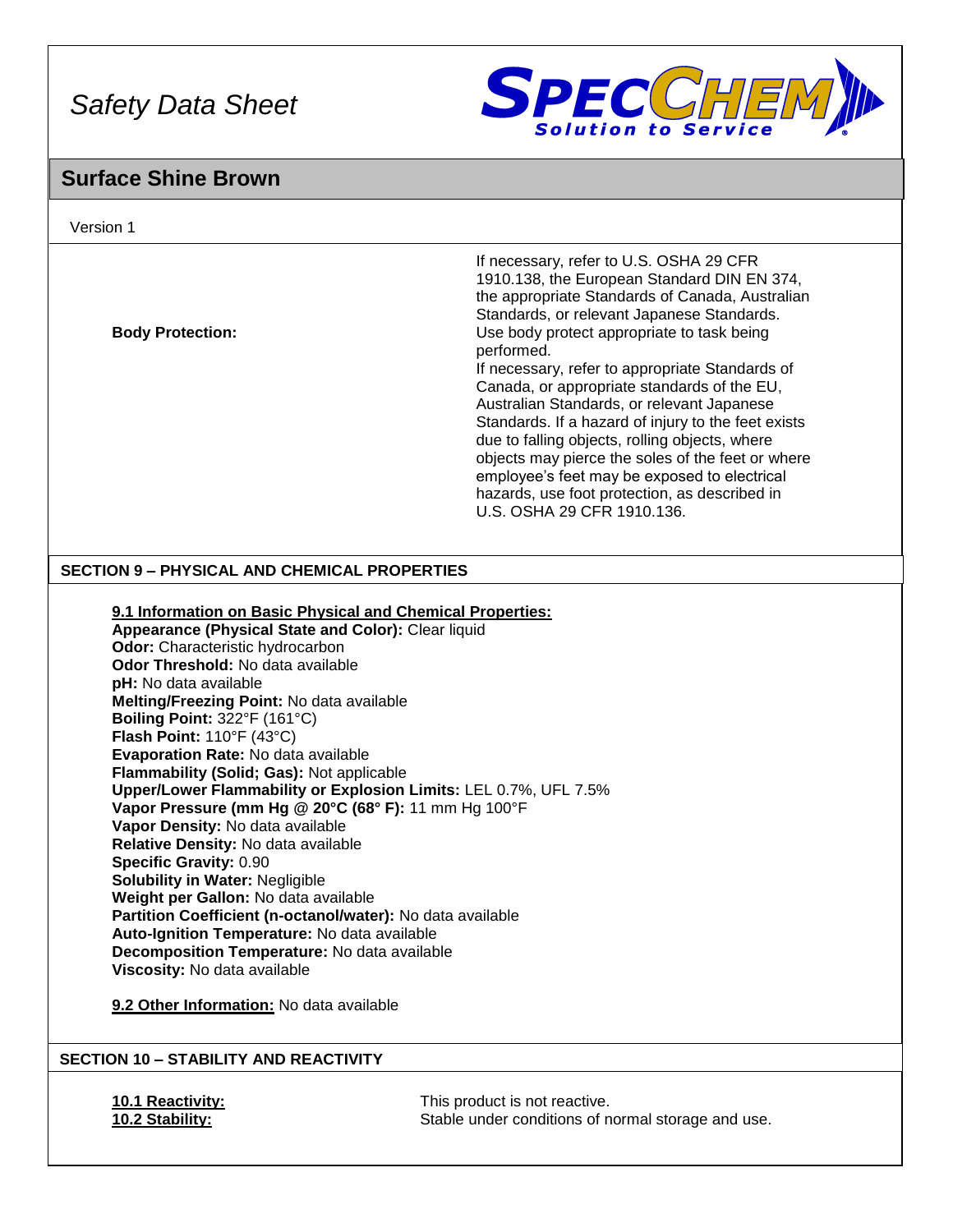

| <b>Surface Shine Brown</b>                                                                                                                                                                                                                                                                                                                                                                                                                                                                                |                                                                                                                                                                                                                                                                                          |  |  |  |
|-----------------------------------------------------------------------------------------------------------------------------------------------------------------------------------------------------------------------------------------------------------------------------------------------------------------------------------------------------------------------------------------------------------------------------------------------------------------------------------------------------------|------------------------------------------------------------------------------------------------------------------------------------------------------------------------------------------------------------------------------------------------------------------------------------------|--|--|--|
| Version 1                                                                                                                                                                                                                                                                                                                                                                                                                                                                                                 |                                                                                                                                                                                                                                                                                          |  |  |  |
| 10.3 Possibility of Hazardous Reactions: Will not occur.<br>10.4 Conditions to Avoid:<br>10.5 Incompatible Substances:<br>10.6 Hazardous Decomposition Products: Carbon monoxide and dioxide smoke.                                                                                                                                                                                                                                                                                                       | Avoid excessive temperatures, exposure to sunlight, sources<br>of ignition.<br>Strong oxidizing agents.                                                                                                                                                                                  |  |  |  |
| <b>SECTION 11 - TOXICOLOGY INFORMATION</b>                                                                                                                                                                                                                                                                                                                                                                                                                                                                |                                                                                                                                                                                                                                                                                          |  |  |  |
| 11.1 Information on Toxicological Effects:                                                                                                                                                                                                                                                                                                                                                                                                                                                                |                                                                                                                                                                                                                                                                                          |  |  |  |
| <b>Toxicity Data:</b><br>Aromatic Hydrocarbon<br>64742-95-6                                                                                                                                                                                                                                                                                                                                                                                                                                               | LD50 Dermal - Rabbit<br>>2000 mg/kg<br>LC50 Inhalation - Rat<br>$10,00$ mg/mg <sup>3</sup>                                                                                                                                                                                               |  |  |  |
| <b>Suspected Cancer Agent:</b>                                                                                                                                                                                                                                                                                                                                                                                                                                                                            | Ingredients within this product are found on one or more of the<br>following lists: FEDERAL OSHA Z LIST, NTP, IARC, or<br>CAL/OSHA and therefore are considered to be cancer-causing                                                                                                     |  |  |  |
| Irritancy:<br><b>Sensitization to the Product:</b><br><b>Germ Cell Mutagenicity:</b><br><b>Reproductive Toxicity:</b>                                                                                                                                                                                                                                                                                                                                                                                     | agents by these agencies.<br>Skin and respiratory irritant.<br>This product is not expected to cause skin sensitization.<br>This product contains ingredients that are suspected to be a<br>germ cell mutagenic.<br>This product is not expected to be a human reproductive<br>toxicant. |  |  |  |
| <b>SECTION 12 - ECOLOGICAL INFORMATION</b>                                                                                                                                                                                                                                                                                                                                                                                                                                                                |                                                                                                                                                                                                                                                                                          |  |  |  |
|                                                                                                                                                                                                                                                                                                                                                                                                                                                                                                           |                                                                                                                                                                                                                                                                                          |  |  |  |
| 12.1 Toxicity:<br>Aromatic Hydrocarbon<br>64742-95-6                                                                                                                                                                                                                                                                                                                                                                                                                                                      | LC50 - Fish<br>$9.2 \text{ mg/l} - 96h$<br>$EC50 - Algae$<br>$3.3$ mg/l                                                                                                                                                                                                                  |  |  |  |
| 12.2 Persistence and Degradability:<br>No specific data available on this product.<br>12.3 Bioaccumulative Potential:<br>No specific data available on this product.<br>No specific data available on this product.<br>12.4 Mobility in Soil:<br>12.5 Results of PBT and vPvB Assessment: No specific data available on this product.<br>12.6 Other Adverse Effects:<br>No data available<br>12.7 Water Endangerment Class:<br>At present, there are no ecotoxicological assessments<br>for this product. |                                                                                                                                                                                                                                                                                          |  |  |  |
| <b>SECTION 13 - DISPOSAL CONSIDERATIONS</b>                                                                                                                                                                                                                                                                                                                                                                                                                                                               |                                                                                                                                                                                                                                                                                          |  |  |  |
| 13.1 Waste Treatment Methods:                                                                                                                                                                                                                                                                                                                                                                                                                                                                             | Waste disposal must be in accordance with<br>appropriate U.S. Federal, State, and local                                                                                                                                                                                                  |  |  |  |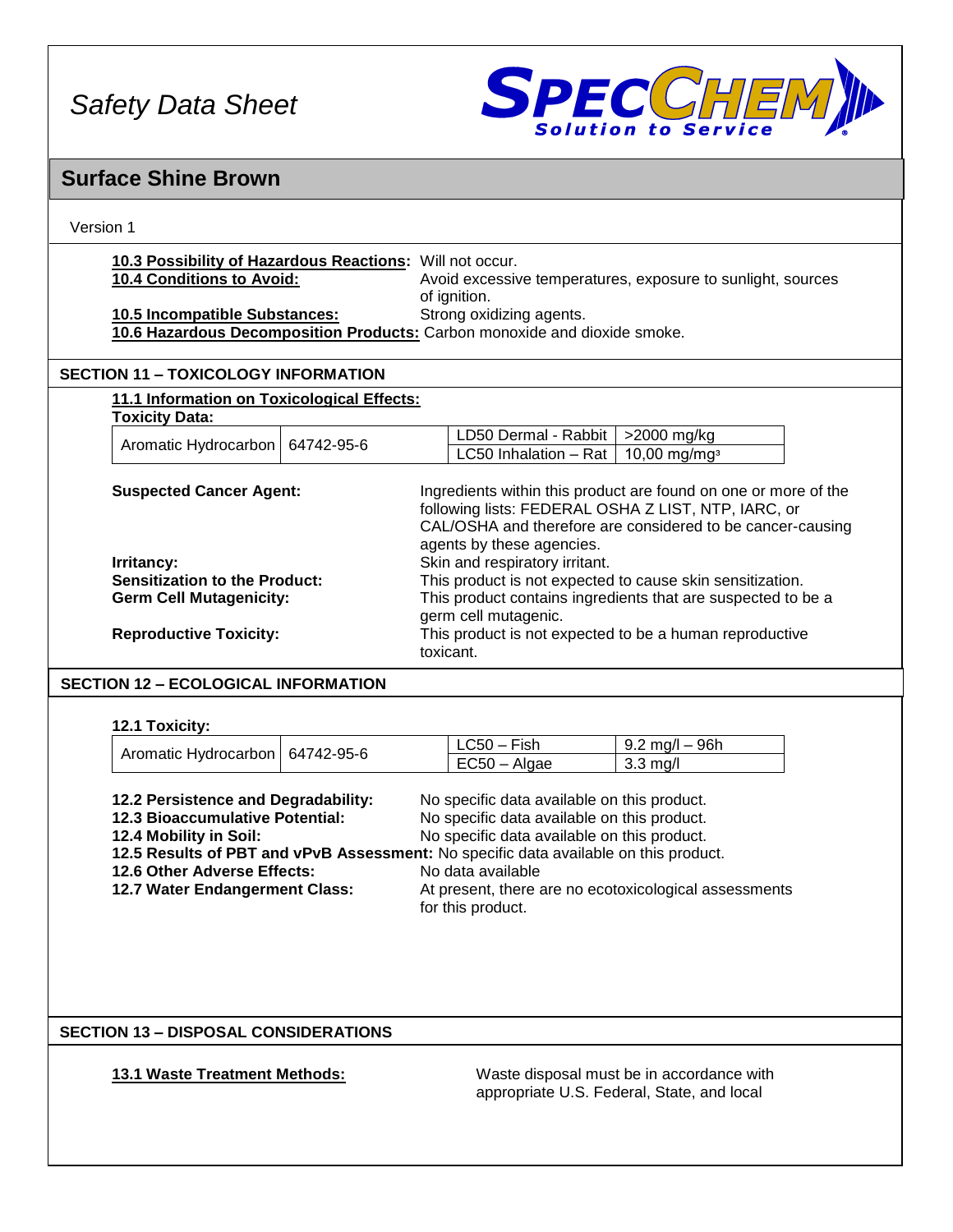

# **Surface Shine Brown**

Version 1

# **13.2 EU Waste Code:** Not determined

regulations, those of Australia, EU Member States and Japan.

# **SECTION 14 - TRANSPORTATION INFORMATION**

**14.2 Environmental Hazards:**

| 14.1 U.S. Department of Transportation (DOT) Shipping Regulations:                                    |                                                |  |  |
|-------------------------------------------------------------------------------------------------------|------------------------------------------------|--|--|
| This product is classified (per 49 CFR 172.101) by the U.S. Department of Transportation, as follows. |                                                |  |  |
| <b>UN Identification Number:</b><br>UN1993                                                            |                                                |  |  |
| <b>Proper Shipping Name:</b>                                                                          | Combustible Liquids, n.o.s. (contains Aromatic |  |  |
|                                                                                                       | Hydrocarbon)                                   |  |  |
| <b>Hazard Class Number and Description:</b>                                                           | Class 3 - Combustible Liquid                   |  |  |
| <b>Packing Group:</b>                                                                                 | Ш                                              |  |  |
| <b>DOT Label(s) Required:</b><br>Combustible Liquid                                                   |                                                |  |  |
| <b>North American Emergency</b>                                                                       |                                                |  |  |

**Response Guidebook Number:** 128

The components of this product are designated by the Department of Transportation to be Marine Pollutants (49 CFR 172.101, Appendix B).

**14.3 Special Precaution for User:** None **14.4 International Air Transport Association 14.5 International Maritime Organization Shipping Information (IMO): UN Identification Number:** UN1993 **Proper Shipping Name:** Flammable Liquid, n.o.s. (contains Aromatic

**Hazard Class Number and Description:** Class 3 – Flammable Liquids **Packing Group: III EMS-No:** F-E-S-E

**Shipping Information (IATA):** This product is considered as dangerous goods.

Hydrocarbon )

**Special Notes:** The flash point for this material is greater than 100 F (38 C). Therefore, in accordance with 49 CFR 173.150(f) non-bulk containers (<450L or <119 gallon capacity) of this material may be shipped as nonregulated when transported solely by land, as long as the material is not a hazardous waste, a marine pollutant, or specifically listed as a hazardous substance.

# **SECTION 15 – REGULATORY INFORMATION**

**15.1 Safety, Health and Environmental Regulations Specific for the Substance or Mixture:** United States Regulations: **U.S. SARA Reporting Requirements:**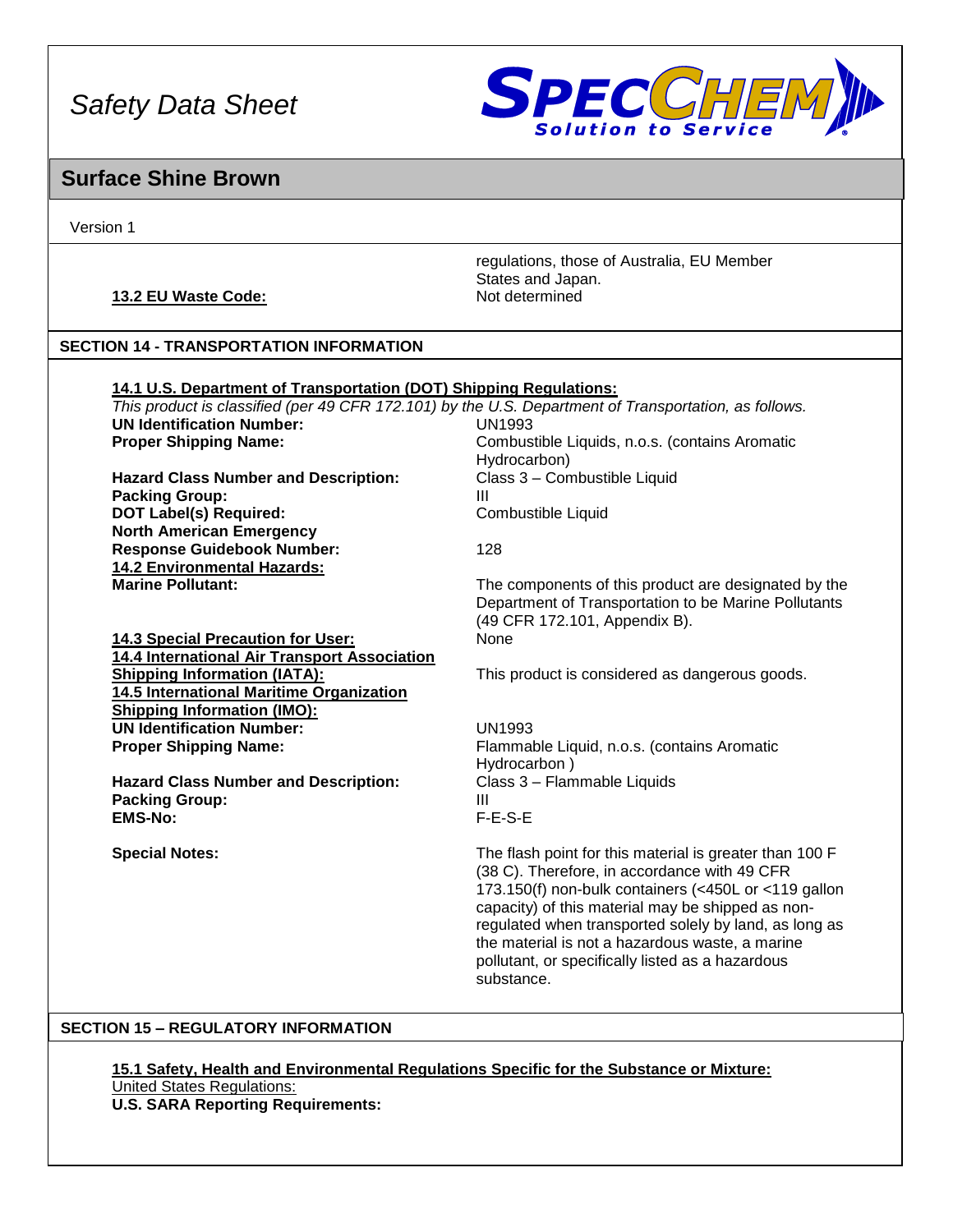

# **Surface Shine Brown**

## Version 1

The components of this product are not subject to the reporting requirements of Sections 302, 304, and 313 of Title III of the Superfund Amendments and Reauthorization Act.

# **U.S. SARA 311/312:**

Acute Health: Yes; Chronic Health: Yes; Fire: Yes; Reactivity; No

# **U.S. CERCLA Reportable Quantity:**

Not applicable

# **U.S. TSCA Inventory Status:**

The components of this product are listed on the TSCA Inventory or are exempted from listing. **Other U.S. Federal Regulations:**

None known

# **California Safe Drinking Water and Toxic Enforcement Act (Proposition 66):**

This product does not contain ingredients on the Proposition 65 Lists.

## **15.2 Canadian Regulations:**

## **Canadian DSL/NDSL Inventory Status:**

Components are DSL Listed, NDSL Listed and/or are exempt from listing

# **Other Canadian Regulations:**

Not applicable

# **Canadian Environmental Protection Act (CEPA) Priorities Substances Lists:**

This product has been classified in accordance with the hazard criteria of the Controlled Products Regulations and the MSDS contains all of the information required by those regulations.

### **Canadian WHMIS Classification and Symbols:**

This product is Class B2, Flammable Liquid, and D2B, Materials causing other toxic effects, per WHMIS Controlled Product Regulations.



# **15.3 European Economic Community Information:**

This product meets the definition of a hazardous substance or preparation as defined by the European Union Council Directives 67/548/EEC, 1999/45/EC, 1272/2008/EC and subsequent Directives. See Section 2 for Details.

### **Chemical Safety Assessment:**

No Chemical Safety Assessment has been carried out for this substance/mixture by the supplier.

### **15.4 Australian Information for Product:**

Components of this product are listed on the International Chemical Inventory list.

### **15.5 Japanese Information for Product:**

Japanese Minister of International Trade and Industry (MITI) Status: The components of this product are not listed as Class I specified Chemical Substances, Class II Specified Chemical Substances, or Designated Chemical Substances by the Japanese MITI.

### **15.6 International Chemical Inventories:**

Listing of the components on individual country Chemical Inventories is as follows:

Australian Inventory of Chemical Substances (AICS): Listed

Korean Existing Chemicals List (ECL): Listed

Japanese Existing National Inventory of Chemical Substances (ENCS): Listed

Philippines Inventory if Chemicals and Chemical Substances (PICCS): Listed